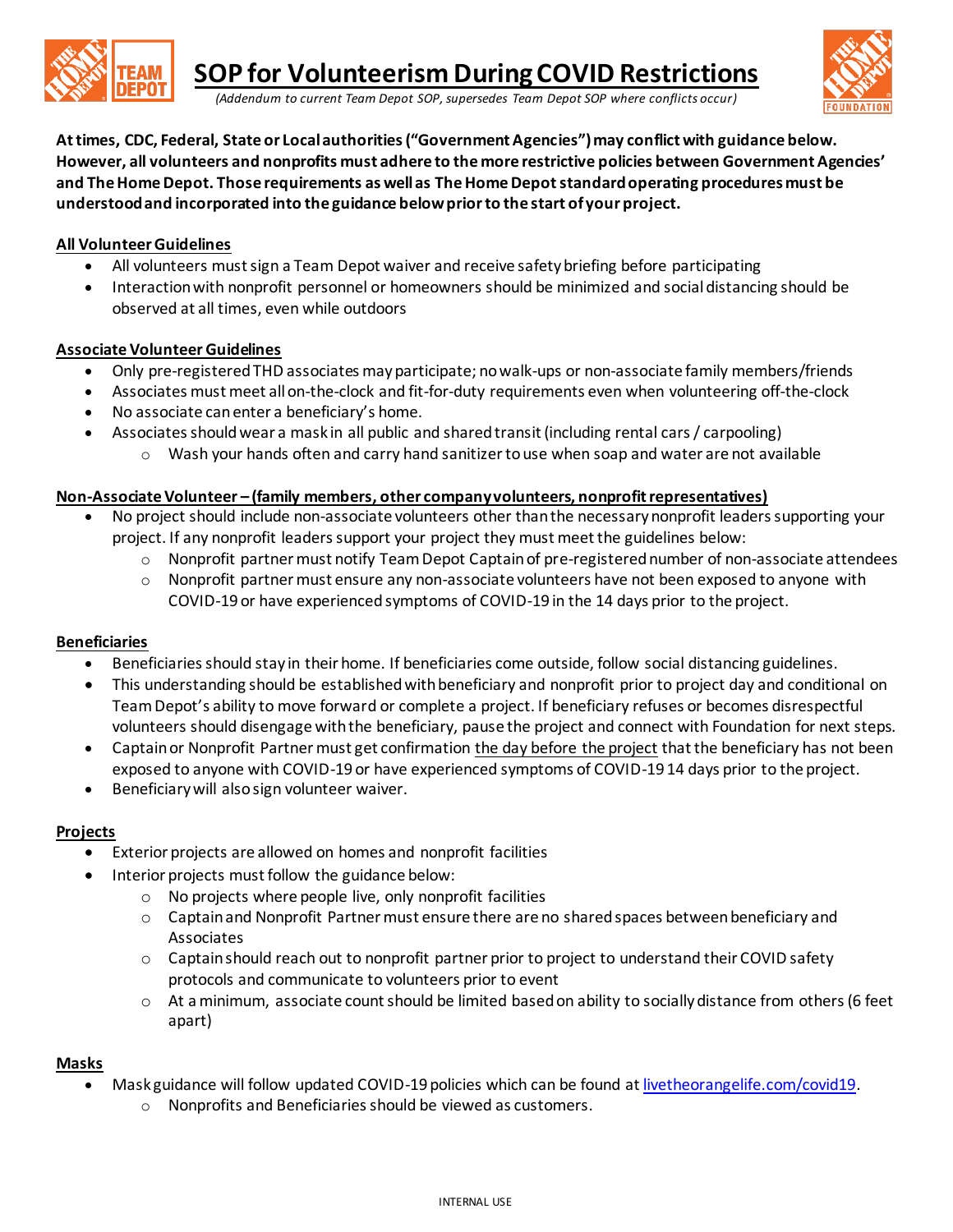# **Safety**

- A salaried manager **and** Team Depot Captain must ensure:
	- o Participants adhere to social distancing guidelines recommended and/or required by Government Agencies and THD
	- $\circ$  A copy of the in-store social distance/safety signage must be posted in project location
	- o A designated check-in area must be provided to ensure contact tracing
	- $\circ$  Prior to the start of the project, all participants must attend a safety briefing to review:
		- Social distancing guidelines
		- Cleaning and sanitation guidelines
		- PPE guidance
	- $\circ$  Associates must be provided gloves, face protection, hand sanitization or a hand washing station
- Ensure cleaning and sanitation process is in place
	- o Supplies are available and adequate for the duration of the project
	- o Shared surfaces should be cleaned before, during and after the project
- Health Checks: Associates must complete the appropriate Health Check requirements for a Team Depot project as they would for the stores. Locate your team's specific guidance at [livetheorangelife.com/hc](https://secure.livethehealthyorangelife.com/hc)

## **Project Planning**

- **Site Visits** 
	- $\circ$  PPE and social distancing requirements for projects should also be used during site visits or prep days
	- $\circ$  Do not move forward with a site visit if a homeowner, facility resident, or nonprofit partner are sick, have been exposed to anyone with COVID-19 or have experienced symptoms of COVID-19 in the 14 days prior to the project.
- Project Space
	- $\circ$  Ensure adequate parking is available within walking distance
	- o Obtain any special event permitting required by your city/county
	- o Ensure all project areas (workstations, check-inarea, material loading/unloading zones, etc.) are spaced at least 10 ft. apart with clearly marked stand, wait, and walking path areas
	- $\circ$  For store parking lot projects, ensure designated project area has a 6 ft. minimum marked physical barrier(e.g. caution tape or rope) between work zone and customer facing area
- Tools and Materials
	- $\circ$  Within reason, associates should not share tools. As a best practice, assign a person to the tool
	- $\circ$  Ensure any tools and materials used are cleaned or discarded per in-store guidelines
	- o Sanitize all tools at the conclusion of the project

## **Finished Product Delivery/Distribution**

- If possible, sanitize your finished project before providing it to beneficiary
- Store Pick Up
	- o Adhere to in-store product pick up policies
- Delivery by associates to nonprofit location
	- $\circ$  Associates are discouraged from using their personal vehicles. Load-n-Go's should be used
	- o Adhere to social distancing guidelines when loading and unloading donations
- Distribution by associates to the community
	- $\circ$  The recipient organization is responsible for distribution to the community
	- $\circ$  If approved by The Home Depot Foundation, stores may assist the recipient organization with distribution while following the same guidelines for delivery to nonprofits (see above)

## **Additional Best Practices**

- Schedule staggered breaks throughout the day so all associates are not gathered at once
- Utilize individually packaged food/drink items when possible (e.g. box lunches, bottled water)
- Assign a dedicated associate(s) to distribute food items to minimize cross-contamination
- Encourage hydration throughout the day; wearing masks may inhibit proper hydration